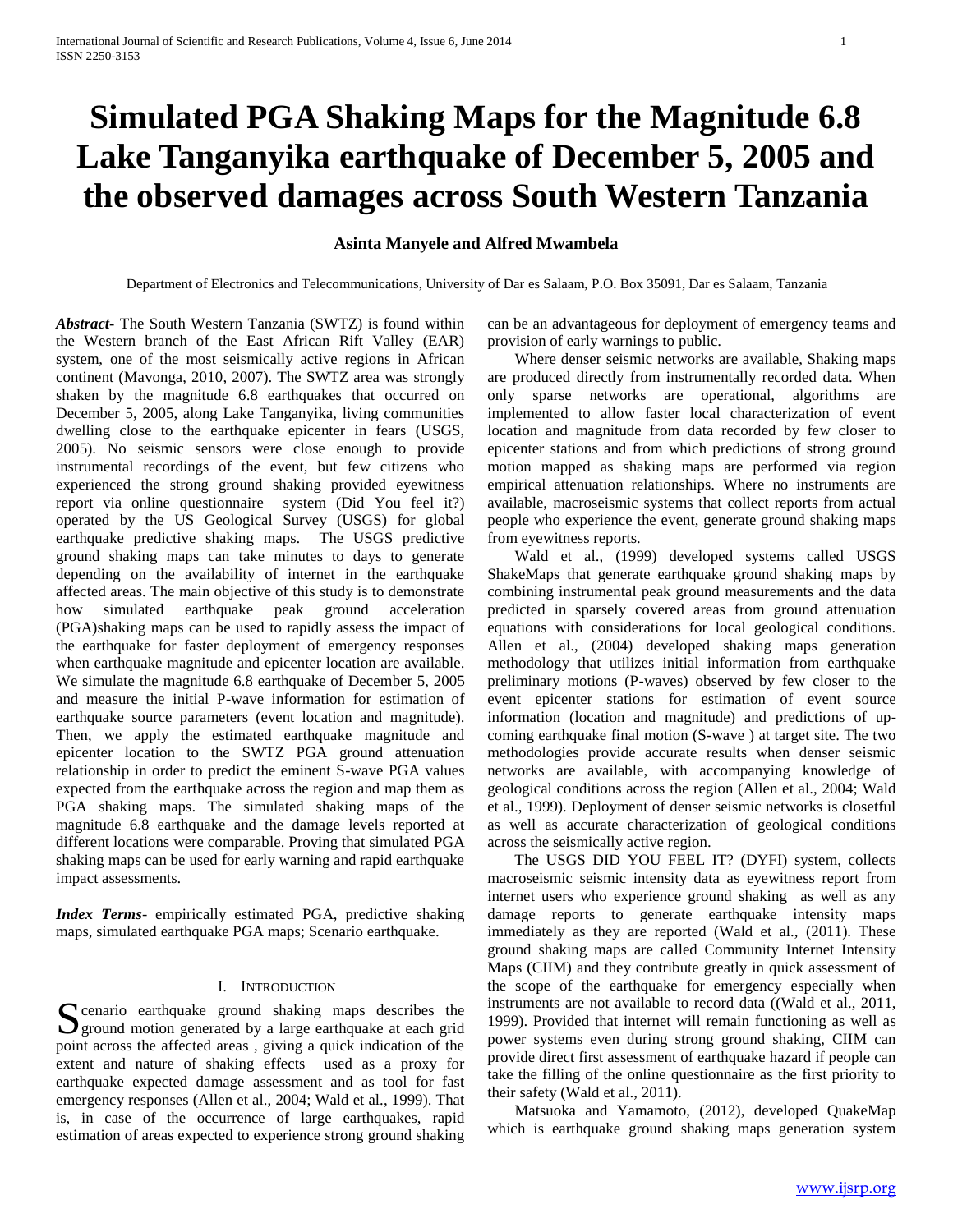triggered automatically by the publications of seismic waveform records from Japanese seismic network portal site. Here, preestablished ground amplification factors at each station, are required to first convert recorded data to base rock level , as well as some interpolation technique to estimate spatial distribution of ground motion parameters at the base rock level for the whole region (Matsuoka and Yamamoto, 2012). The methodology must wait for the stations to report the final seismic data that wastes some valuable warning times.

 In this study, we introduce the earthquake peak ground acceleration (PGA) simulation procedure that uses simple Cprogram for predicting earthquake expected PGA at each grid point and Generic Mapping Tool (GMT) based C-shell script for map generation. In the prediction of grid point PGA values, rapidly estimated earthquake source parameters earthquake preliminary motion (P-waves) and region P-wave based PGA attenuation relationship are the only parameters required. The study aim at demonstrating that, it is possible to rapidly predict the damage pattern of the earthquake by simulating the expected PGA values from rapidly estimated earthquake source parameters. To evaluate the methodology, we apply the numerical simulation techniques to the magnitude 6.8 earthquakes of 2005 along Lake Tanganyika to produce the preliminary P-wave information and predict the peak ground shaking and damage distribution. We compare the simulated PGA shaking maps to the values generated by USGS system for the same earthquake using observed peak ground motions (Swave) and eyewitness reports.

# II. THE DECEMBER 5, 2005 LAKE TANGANYIKA **EARTHOUAKE**

 The magnitude 6.8 earthquake of December 5, 2005 along Lake Tanganyika was strongly felt across the SWTZ and surrounding countries and as far as Nairobi, Kenya (see Figure 1). .



**Figure 1 The USGS Internet Intensity Map for magnitude 6.8 earthquake of Dec 5, 2005 in Lake Tanganyika (USGS, 2013***)*

 Several damages as well as fears for strong ground shaking were reported by eyewitnesses near the epicenter areas and at several distances from the epicenter (see Table 1).

| s/n | Repoters           | <b>Reported Situation</b>                                            |  |  |  |  |
|-----|--------------------|----------------------------------------------------------------------|--|--|--|--|
|     | distance           |                                                                      |  |  |  |  |
|     | (km)               |                                                                      |  |  |  |  |
|     | 55                 | dozen house collapsed, roofs falling buried childrens                |  |  |  |  |
|     | 70                 | Two deaths, dozen of houses collapses in Kalemie, steel roof falling |  |  |  |  |
|     | 845                | felt in Arusha.                                                      |  |  |  |  |
|     | 315                | In Bunjumbura, three story building sway in two waves of the quake.  |  |  |  |  |
|     | 417                | Bukavu, felt                                                         |  |  |  |  |
|     | 794                | Kampala, felt                                                        |  |  |  |  |
|     | 475                | Kigali, felt                                                         |  |  |  |  |
|     | 147                | In Kigoma (150km) set panicked people running from buildings.        |  |  |  |  |
|     | 797                | Felt in Kireka,                                                      |  |  |  |  |
|     | 405                | Kirundo, Caused people running in Angola searching shelter.          |  |  |  |  |
|     | 973                | felt in Lilongwe, Mombasa, and Ruanda                                |  |  |  |  |
|     | 646                | Lubumbashi, felt                                                     |  |  |  |  |
|     | 969                | Felt in Nairobi, Nairobi- people scared running down tall buildings  |  |  |  |  |
|     | Source: USGS(2013) |                                                                      |  |  |  |  |

# **Table 1: Reported earthquake effects at particular distance**

 Using these macroseismic (eyewitness report) data, the USGS DYFI system, generated and published the earthquake shaking intensity distribution shown in Figure 2.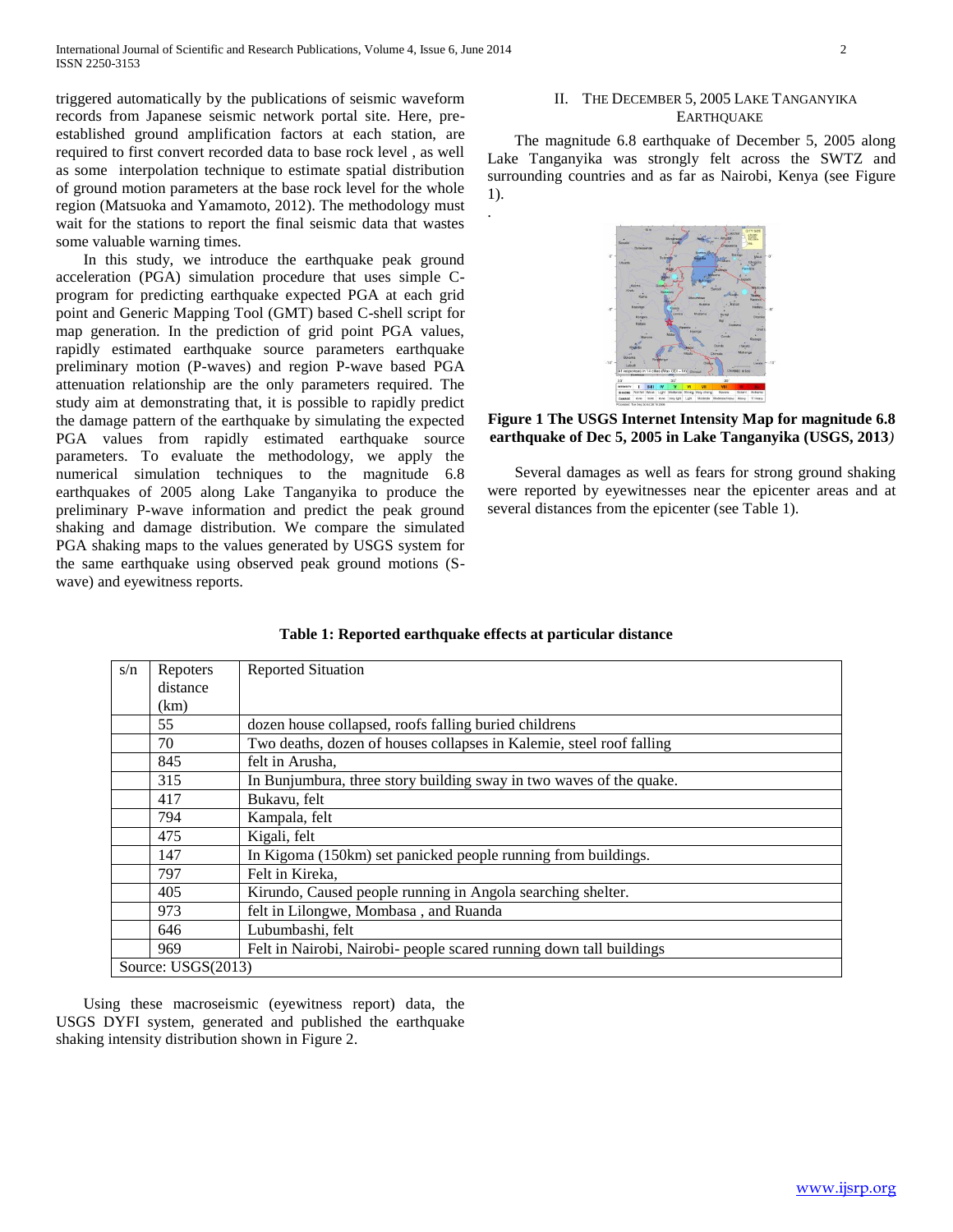

**Figure 2 Community Internet Intensity Map for Magnitude 6.8 earthquake of December 5, along Lake Tanganyika.**

 From Figure 2, most damages were observed near the epicenter, but the earthquake was strongly felt along most part of SWTZ region.

# III. METHODOLOGY

 The goal is to produce PGA predictions and its spatial distribution paying special attention to maximum values that will indicate the potential damaged zones. Our predictions are based on the event magnitude and epicenter location information released rapidly following the observation of earthquake initial P-wave motions.

#### *A. Determining PGA at Grid Points*

 In Knowing earthquake magnitude and its epicenter location, first uniformly spaced grid of phantom stations are created across the affected region with spacing for each grid point kept constant at 0.1º by 0.1 º. Utilizing the estimated event geographical location, the epicentral distance between each grid point and event location are estimated using Equation (1).

$$
R = 111.19\sqrt{\cos(\text{LatG}) \cdot (\text{LonG} - \text{LonE})^2 + (\text{LatG} - \text{LatE})^2}
$$
  
(1)

 Where R is distance between grid point and event epicenter in kilometer, LatG and LonG are latitude and longitude coordinate of grid point, and LatE and LonE are latitude and longitude coordinate of event.

 Then, the peak ground acceleration (PGA) values at each grid point are predicted using an empirical attenuation relation based on base rock shown in Equation (2).

$$
PGA = 1.42 \exp (1.43M) R-1.2 (0.719 ln (τ)) (2)
$$

 Where M is the earthquake estimated magnitude, R is the distance from the event epicenter to the grid point center and  $\tau$  is the P-wave observation time window selected as 4 seconds. The reason for the selection of time window of 4 seconds is due to several researches in EEW systems that suggests the use of at

least three seconds of P- wave data for arriving at reasonable estimations of earthquake parameters (Lawrence et al., 2011; Satriano et al., 2011; Cochran et al., 2009; Lawrence et al., 2009; Wald et al., 2006; Allen, 2004).

#### *B. Earthquake PGA Data Mapping*

 After completing the PGA assessment for all the grid points, the computed earthquake PGA values are used as input to the Cshell mapping script containing ordered Generic Mapping Tool (GMT) commands. This is the C-shell script that inputs PGA values into various GMT mapping commands to transform the gridded PGA datasets into PGA AlertMaps visual display that is colour coded according to hazard level of predicted PGA value at each grid cell. The PGA AlertMaps can be useful for determining which sub-regions to notify of incoming significant ground motion.

 For easy visualization of predicted PGA values at various grid points, color code is used according to the following categorization: red- yellow represented severe shaking, green represented strong shaking and light blue to blue represented the decreasing weak shaking. The red – to orange represents the severe ground shaking region with ground shaking level that are above 0.5g. This will be the area that is predicted to have severe ground shaking, and most damages are expected here. Green region will be the areas predicted with ground shaking levels below 0.5g but above 0.1g. Strong ground shaking is expected in this region, but not necessarily with damages. The blue region will be with ground shaking levels below 0.1g, representing a weak ground shaking region and no damage is expected here. By looking on colour coded PGA AlertMaps, areas requiring immediate emergency response were expected to be easily identified by colours for faster rescue operation planning.

### IV. RESULTS AND DISCUSSIONS

 *A. PGA Shaking Maps for Magnitude 6.8 of December 5, 2005, Lake Tanganyika earthquake* 

 The simulated PGA values were mapped as shaking maps, for easy identification of severe, strong and weak shaking areas by map colours (see Figure 3).



**Figure 3 PGA Ground Shaking Map using P-wave method**

 From Figure 3, severe shaking is indicated by red- yellow colour, which is mostly in epicentral region. Strong ground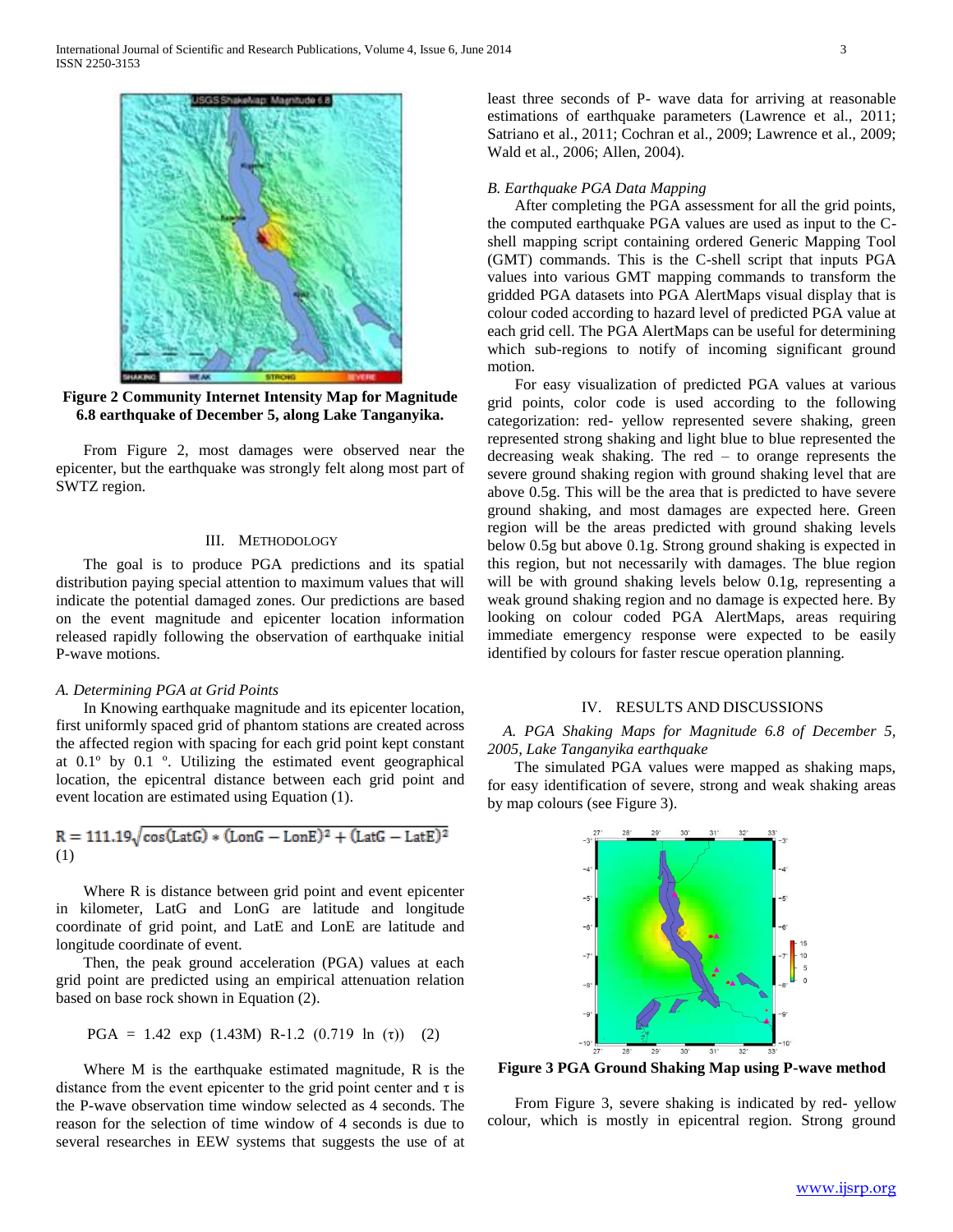International Journal of Scientific and Research Publications, Volume 4, Issue 6, June 2014 4 ISSN 2250-3153

shaking is green coloured and weak ground shaking is coloured bluish.

 *B. Comparisons for PGA Ground shaking maps for Magnitude 6.8 of December 5, 2005, Lake Tanganyika earthquake*

 The PGA shaking maps simulated in this study and the published ground shaking maps generated from eyewitness reports by USGS DYFI system are compared as shown in Figure 4.



**Figure 4: Comparisons of Earthquake Shaking Maps generated from this study data and USGS reports**

 According to Figure 4, P-wave PGA shaking maps form this study, show large areas experiencing severe and strong ground shaking, while the USGS published ShakeMaps show only areas very close to the epicenter as experiencing severe and strong shaking. For the weak ground shaking, the USGS ShakeMaps categorizes most part of SWTZ and Tanzania under weak shaking ground due to the earthquake, while the this study PGA shaking maps only categorizes areas at some distance under weak ground shaking.

 *B. Relating simulated P-wave PGA values to the eyewitness reports*

 There is correlation between PGA values to the experienced damages, but not always absolute agreement since experiences and damage can be affected by many other factors, including the quality of earthquake engineering, type soil cover, as well as construction practices. Generally speaking, PGA values of 0.001 g to  $0.01 \text{ m/s}^2$  are perceptible by people, 0.02 g to 0.2 m/s² people lose their balance, and above 0.50 g very high; well-designed buildings can survive if the duration is short. Table 2 compares the eyewitness reports and simulated PGA values.

| s/n | <b>Repoters</b> | <b>Reported Situation</b>                             | Simulated  | Warning type |
|-----|-----------------|-------------------------------------------------------|------------|--------------|
|     | distance (km)   |                                                       | <b>PGA</b> |              |
|     | 55              | dozen house collapsed, roofs falling buried childrens | 1.91       | Severe       |
|     |                 | Two deaths, dozen of houses collapses in Kalemie,     | 1.44       | Severe       |
|     | 70              | steel roof falling                                    |            |              |
|     | 845             | felt in Arusha,                                       | 0.07       | Weak         |
|     |                 | In Bunjumbura, three story building sway in two       | 0.23       | Strong       |
|     | 315             | waves of the quake.                                   |            |              |
|     | 417             | Bukavu, felt                                          | 0.17       | Weak         |
|     | 794             | Kampala, felt                                         | 0.08       | Weak         |
|     | 475             | Kigali, felt                                          | 0.14       | Weak         |
|     | 147             | In Kigoma (150km) set panicked people running from    | 0.59       | Severe       |

**Table 2. Comparisons of Simulated PGA and Eyewitness reports**